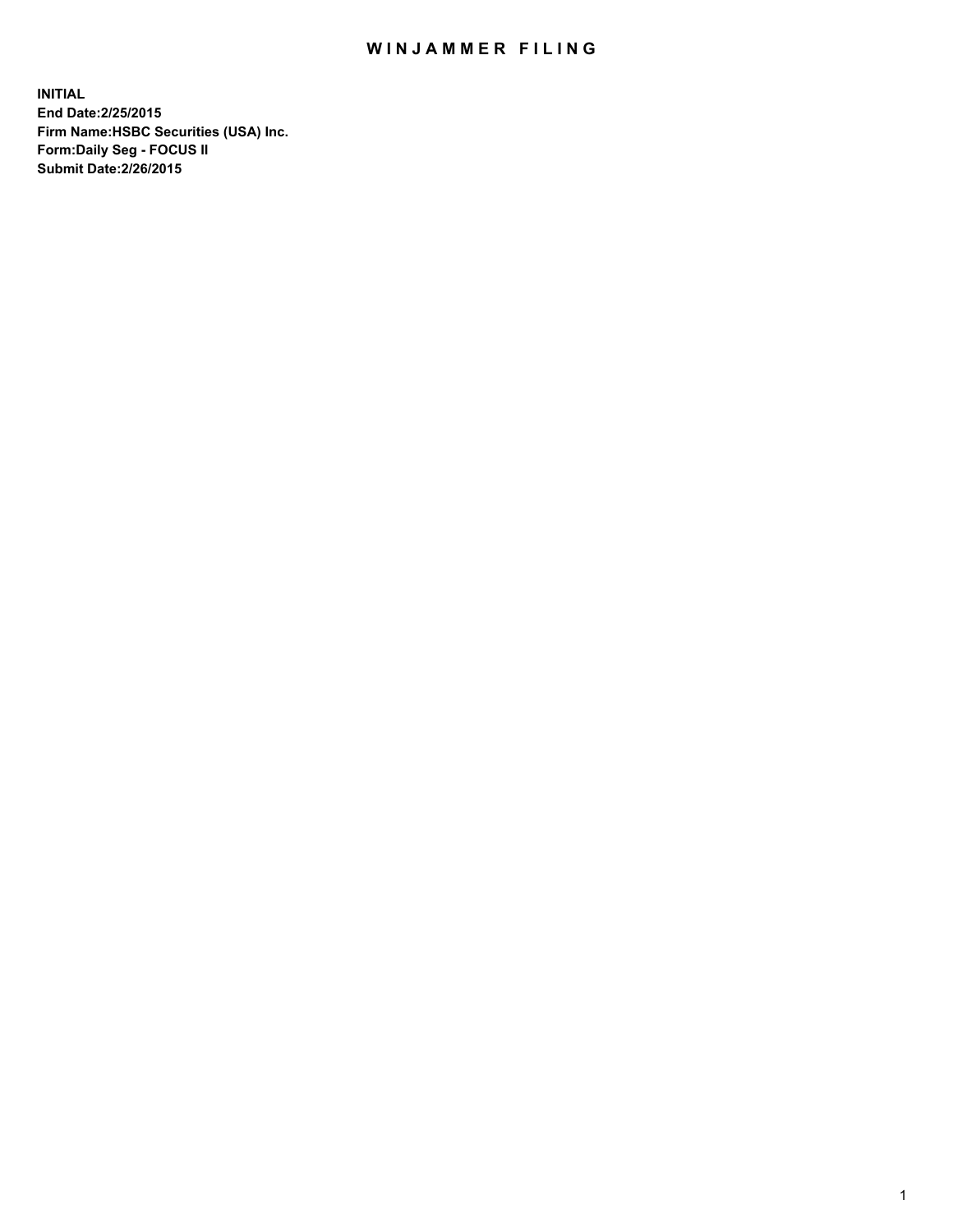## **INITIAL End Date:2/25/2015 Firm Name:HSBC Securities (USA) Inc. Form:Daily Seg - FOCUS II Submit Date:2/26/2015 Daily Segregation - Cover Page**

| Name of Company<br><b>Contact Name</b><br><b>Contact Phone Number</b><br><b>Contact Email Address</b>                                                                                                                                                                                                                          | <b>HSBC Securities (USA) Inc.</b><br><b>Steven Richardson</b><br>212-525-6445<br>steven.richardson@us.hsbc.com |
|--------------------------------------------------------------------------------------------------------------------------------------------------------------------------------------------------------------------------------------------------------------------------------------------------------------------------------|----------------------------------------------------------------------------------------------------------------|
| FCM's Customer Segregated Funds Residual Interest Target (choose one):<br>a. Minimum dollar amount: ; or<br>b. Minimum percentage of customer segregated funds required:%; or<br>c. Dollar amount range between: and; or<br>d. Percentage range of customer segregated funds required between: % and %.                        | 50,000,000<br>0 <sub>0</sub><br>0 <sub>0</sub>                                                                 |
| FCM's Customer Secured Amount Funds Residual Interest Target (choose one):<br>a. Minimum dollar amount: ; or<br>b. Minimum percentage of customer secured funds required:%; or<br>c. Dollar amount range between: and; or<br>d. Percentage range of customer secured funds required between:% and%.                            | 10,000,000<br><u>0</u><br>0 <sub>0</sub><br>0 <sub>0</sub>                                                     |
| FCM's Cleared Swaps Customer Collateral Residual Interest Target (choose one):<br>a. Minimum dollar amount: ; or<br>b. Minimum percentage of cleared swaps customer collateral required:% ; or<br>c. Dollar amount range between: and; or<br>d. Percentage range of cleared swaps customer collateral required between:% and%. | 30,000,000<br>00<br><u>00</u>                                                                                  |

Attach supporting documents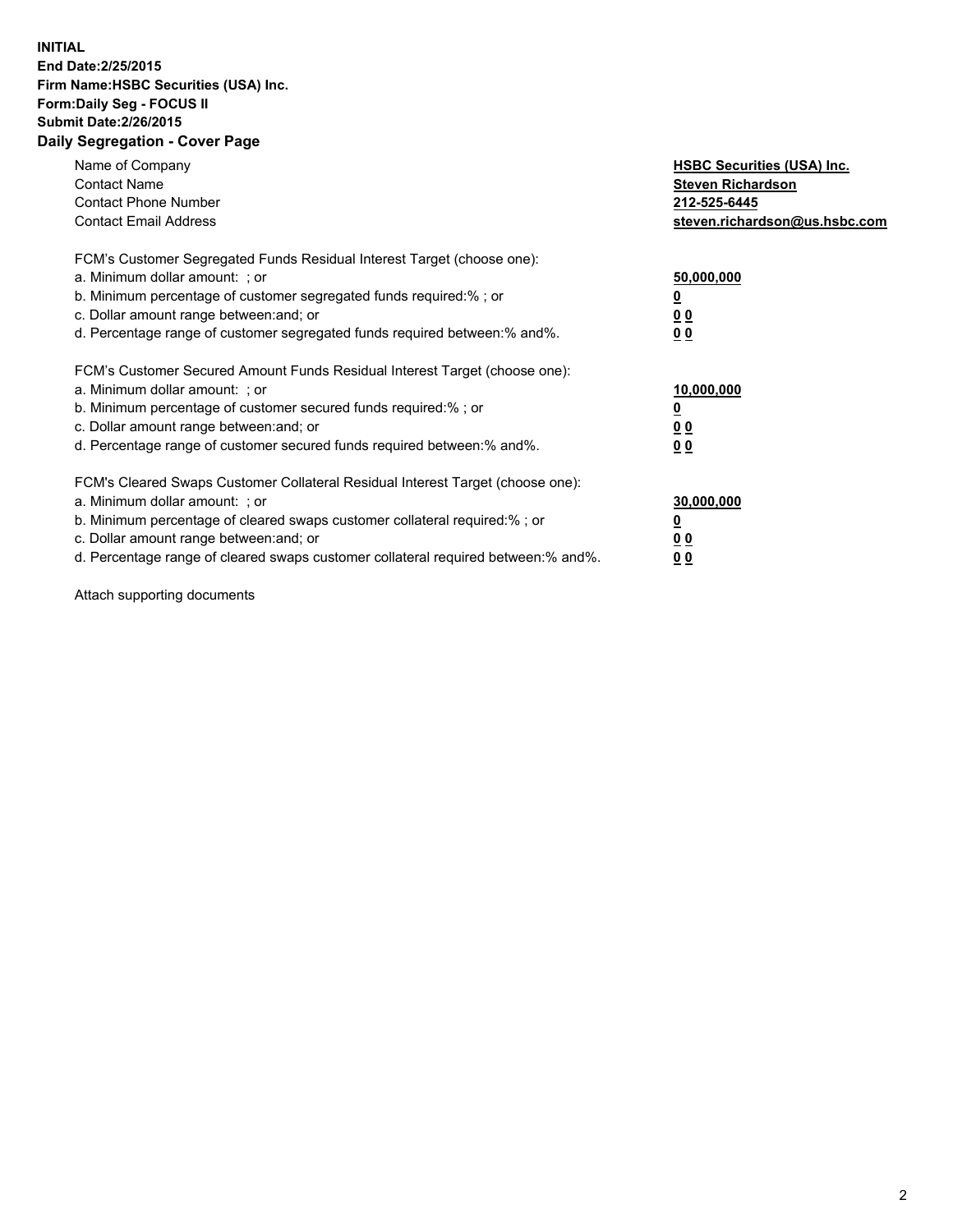**INITIAL End Date:2/25/2015 Firm Name:HSBC Securities (USA) Inc. Form:Daily Seg - FOCUS II Submit Date:2/26/2015 Daily Segregation - Secured Amounts**

Foreign Futures and Foreign Options Secured Amounts Amount required to be set aside pursuant to law, rule or regulation of a foreign government or a rule of a self-regulatory organization authorized thereunder **0** [7305] 1. Net ledger balance - Foreign Futures and Foreign Option Trading - All Customers A. Cash **72,333,704** [7315] B. Securities (at market) **34,049,929** [7317] 2. Net unrealized profit (loss) in open futures contracts traded on a foreign board of trade **57,105,079** [7325] 3. Exchange traded options a. Market value of open option contracts purchased on a foreign board of trade **0** [7335] b. Market value of open contracts granted (sold) on a foreign board of trade **0** [7337] 4. Net equity (deficit) (add lines 1. 2. and 3.) **163,488,712** [7345] 5. Account liquidating to a deficit and account with a debit balances - gross amount **535,437** [7351] Less: amount offset by customer owned securities **-534,350** [7352] **1,087** [7354] 6. Amount required to be set aside as the secured amount - Net Liquidating Equity Method (add lines 4 and 5) **163,489,799** [7355] 7. Greater of amount required to be set aside pursuant to foreign jurisdiction (above) or line 6. **163,489,800** [7360] FUNDS DEPOSITED IN SEPARATE REGULATION 30.7 ACCOUNTS 1. Cash in banks A. Banks located in the United States **49,079,524** [7500] B. Other banks qualified under Regulation 30.7 **0** [7520] **49,079,524** [7530] 2. Securities A. In safekeeping with banks located in the United States **79,049,929** [7540] B. In safekeeping with other banks qualified under Regulation 30.7 **0** [7560] **79,049,929** [7570] 3. Equities with registered futures commission merchants A. Cash **0** [7580] B. Securities **0** [7590] C. Unrealized gain (loss) on open futures contracts **0** [7600] D. Value of long option contracts **0** [7610] E. Value of short option contracts **0** [7615] **0** [7620] 4. Amounts held by clearing organizations of foreign boards of trade A. Cash **0** [7640] B. Securities **0** [7650] C. Amount due to (from) clearing organization - daily variation **0** [7660] D. Value of long option contracts **0** [7670] E. Value of short option contracts **0** [7675] **0** [7680] 5. Amounts held by members of foreign boards of trade A. Cash **26,747,195** [7700] B. Securities **0** [7710] C. Unrealized gain (loss) on open futures contracts **57,105,079** [7720] D. Value of long option contracts **0** [7730] E. Value of short option contracts **0** [7735] **83,852,274** [7740] 6. Amounts with other depositories designated by a foreign board of trade **0** [7760] 7. Segregated funds on hand **0** [7765] 8. Total funds in separate section 30.7 accounts **211,981,727** [7770] 9. Excess (deficiency) Set Aside for Secured Amount (subtract line 7 Secured Statement Page 1 from Line 8) **48,491,927** [7380] 10. Management Target Amount for Excess funds in separate section 30.7 accounts **36,287,516** [7780] 11. Excess (deficiency) funds in separate 30.7 accounts over (under) Management Target **12,204,411** [7785]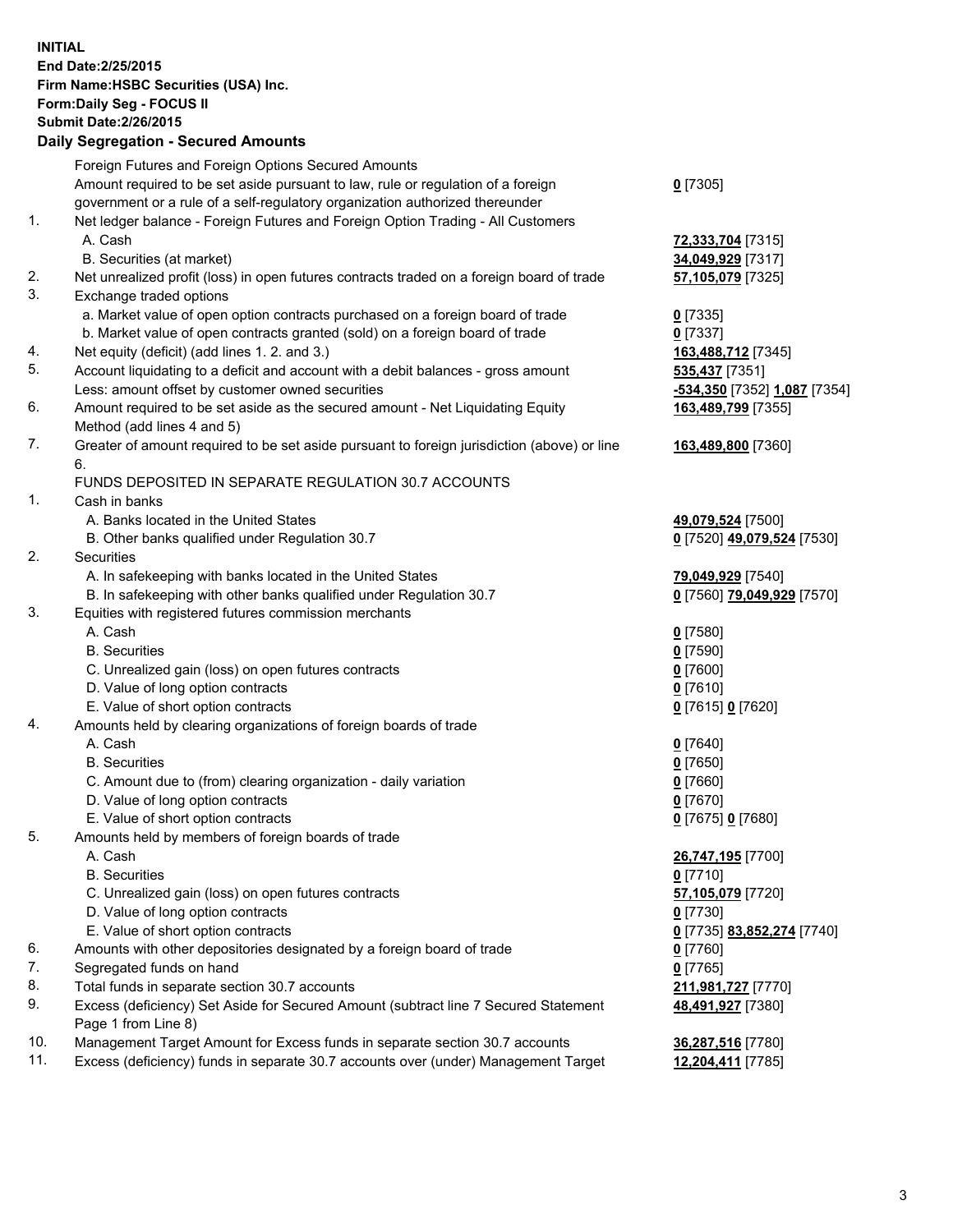| <b>INITIAL</b>                        |                                                                                            |                            |  |  |
|---------------------------------------|--------------------------------------------------------------------------------------------|----------------------------|--|--|
|                                       | End Date: 2/25/2015                                                                        |                            |  |  |
| Firm Name: HSBC Securities (USA) Inc. |                                                                                            |                            |  |  |
|                                       | Form: Daily Seg - FOCUS II                                                                 |                            |  |  |
|                                       | <b>Submit Date: 2/26/2015</b>                                                              |                            |  |  |
|                                       | Daily Segregation - Segregation Statement                                                  |                            |  |  |
|                                       | SEGREGATION REQUIREMENTS(Section 4d(2) of the CEAct)                                       |                            |  |  |
| 1.                                    | Net ledger balance                                                                         |                            |  |  |
|                                       | A. Cash                                                                                    | -180,556,798 [7010]        |  |  |
|                                       | B. Securities (at market)                                                                  | 648,233,120 [7020]         |  |  |
| 2.                                    | Net unrealized profit (loss) in open futures contracts traded on a contract market         | 495,108,467 [7030]         |  |  |
| 3.                                    | Exchange traded options                                                                    |                            |  |  |
|                                       | A. Add market value of open option contracts purchased on a contract market                | 100,568,264 [7032]         |  |  |
|                                       | B. Deduct market value of open option contracts granted (sold) on a contract market        | -7,649,864 [7033]          |  |  |
| 4.                                    | Net equity (deficit) (add lines 1, 2 and 3)                                                | 1,055,703,189 [7040]       |  |  |
| 5.                                    | Accounts liquidating to a deficit and accounts with                                        |                            |  |  |
|                                       | debit balances - gross amount                                                              | 933,097 [7045]             |  |  |
|                                       | Less: amount offset by customer securities                                                 | -932,288 [7047] 809 [7050] |  |  |
| 6.                                    | Amount required to be segregated (add lines 4 and 5)                                       | 1,055,703,998 [7060]       |  |  |
|                                       | FUNDS IN SEGREGATED ACCOUNTS                                                               |                            |  |  |
| 7.                                    | Deposited in segregated funds bank accounts                                                |                            |  |  |
|                                       | A. Cash                                                                                    | 19,308,440 [7070]          |  |  |
|                                       | B. Securities representing investments of customers' funds (at market)                     | $0$ [7080]                 |  |  |
|                                       | C. Securities held for particular customers or option customers in lieu of cash (at        | 75,025,782 [7090]          |  |  |
|                                       | market)                                                                                    |                            |  |  |
| 8.                                    | Margins on deposit with derivatives clearing organizations of contract markets             |                            |  |  |
|                                       | A. Cash                                                                                    | 244,334,669 [7100]         |  |  |
|                                       | B. Securities representing investments of customers' funds (at market)                     | 142,217,505 [7110]         |  |  |
|                                       | C. Securities held for particular customers or option customers in lieu of cash (at        | 573,207,338 [7120]         |  |  |
| 9.                                    | market)<br>Net settlement from (to) derivatives clearing organizations of contract markets | -14,400,337 [7130]         |  |  |
| 10.                                   | Exchange traded options                                                                    |                            |  |  |
|                                       | A. Value of open long option contracts                                                     | 100,568,264 [7132]         |  |  |
|                                       | B. Value of open short option contracts                                                    | -7,649,864 [7133]          |  |  |
| 11.                                   | Net equities with other FCMs                                                               |                            |  |  |
|                                       | A. Net liquidating equity                                                                  | 30,650,417 [7140]          |  |  |
|                                       | B. Securities representing investments of customers' funds (at market)                     | $0$ [7160]                 |  |  |
|                                       | C. Securities held for particular customers or option customers in lieu of cash (at        | $0$ [7170]                 |  |  |
|                                       | market)                                                                                    |                            |  |  |
| 12.                                   | Segregated funds on hand                                                                   | $0$ [7150]                 |  |  |
| 13.                                   | Total amount in segregation (add lines 7 through 12)                                       | 1,163,262,214 [7180]       |  |  |
| 14.                                   | Excess (deficiency) funds in segregation (subtract line 6 from line 13)                    | 107,558,216 [7190]         |  |  |
| 15.                                   | Management Target Amount for Excess funds in segregation                                   | 50,000,000 [7194]          |  |  |
| 16.                                   | Excess (deficiency) funds in segregation over (under) Management Target Amount             | 57,558,216 [7198]          |  |  |

16. Excess (deficiency) funds in segregation over (under) Management Target Amount Excess